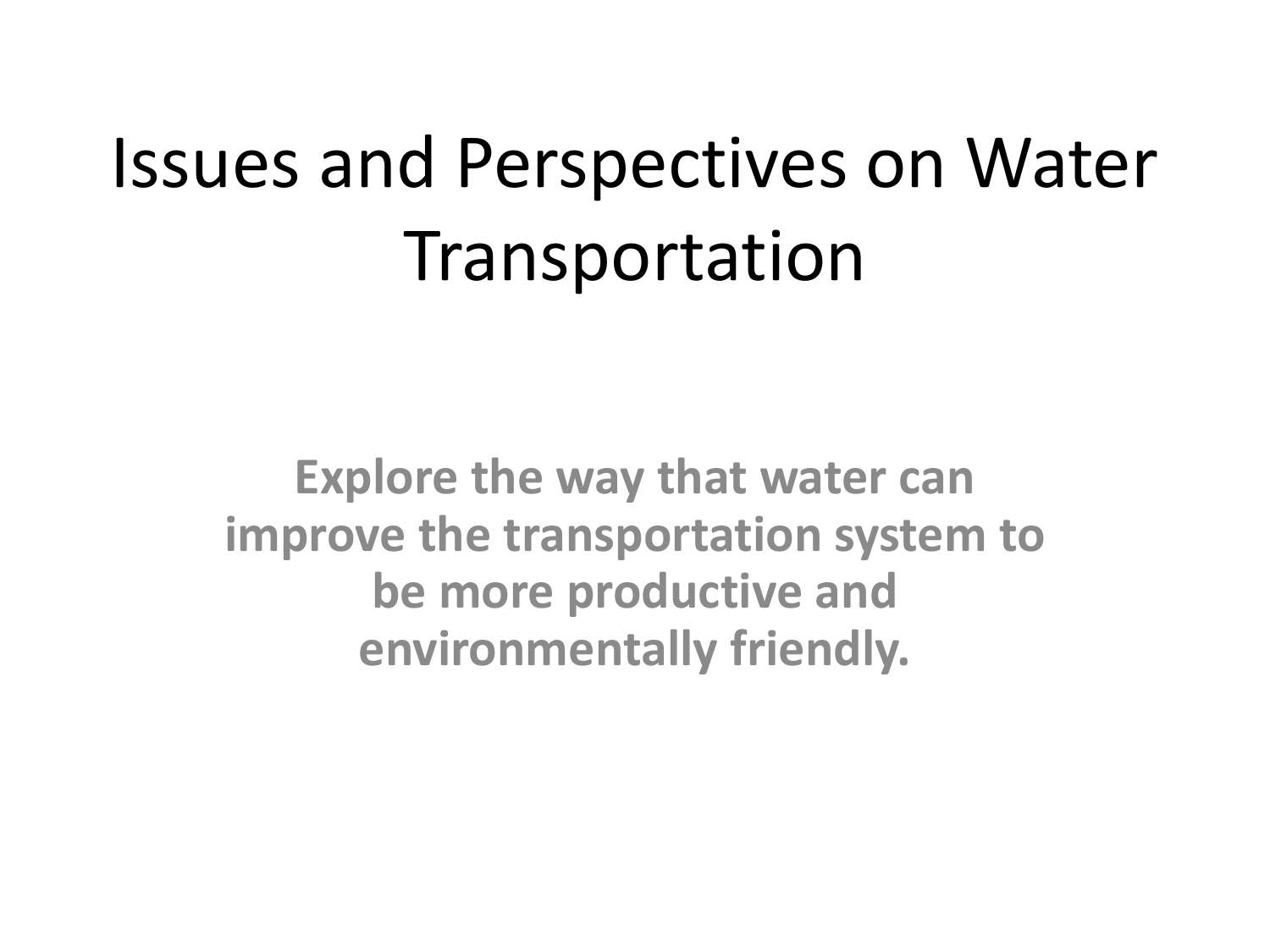#### Issues

- Harbor maintenance tax to constraints on expanding the system
- Jones Act issues "break up"?? Keep as is?
- Environmental policy at ports/harbor/seaways, etc.
- Ports access funding All modes must come together
- Security issues How much do we inspect?
- Decentralized system vs. consolidated system (policy, operations, etc.)
- Port development who which agency, federal role (agencies)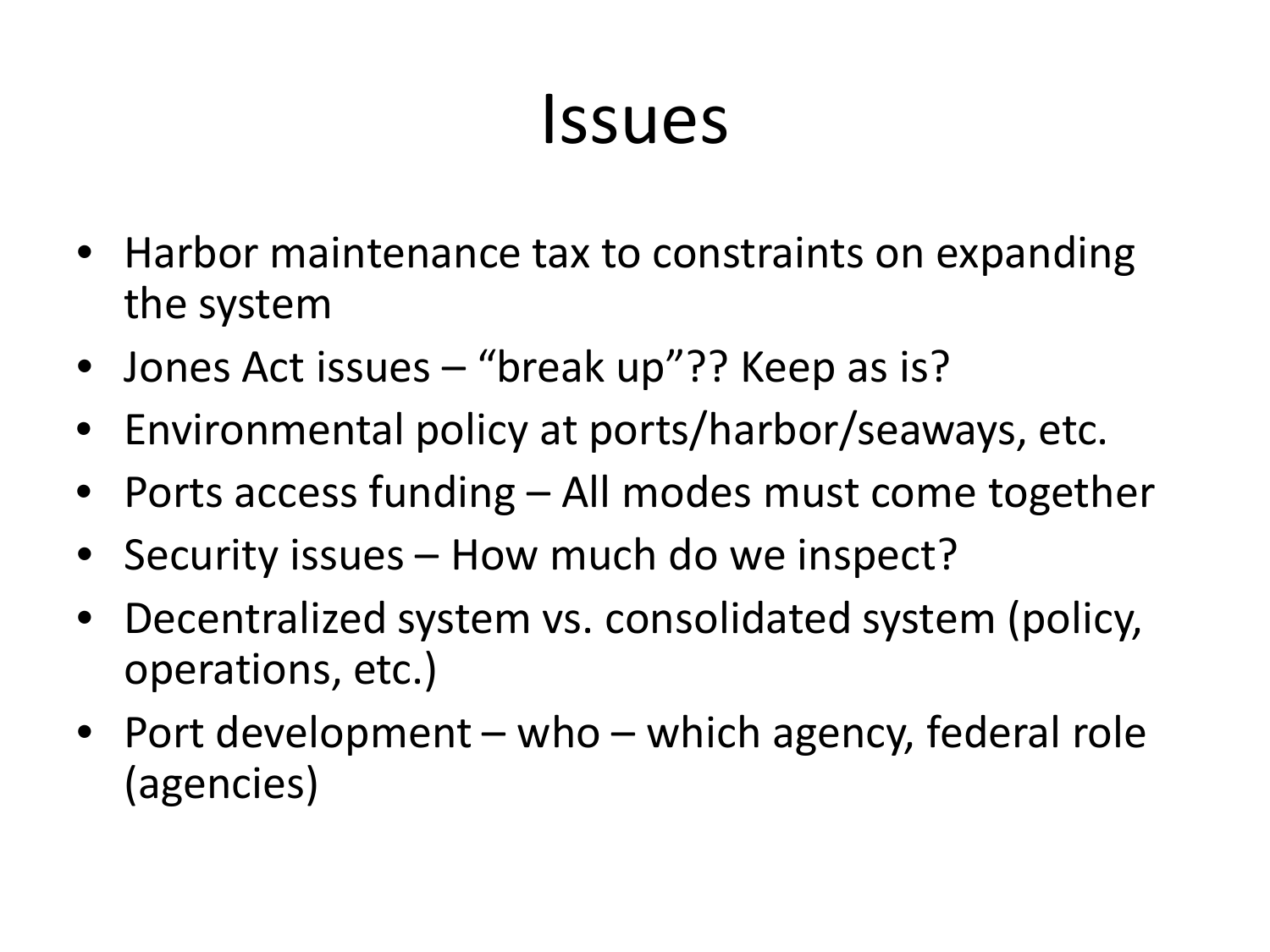### **What is the marine transportation's role in our "total system?"**

- Cheapest freight cost per ton–the "economics of"
- Great port access in our country-3 coasts
- Inland waterway access
- Inability for "mode" to work together
- Nature of Federal role
- Need national policy
- Infrastructure funding needs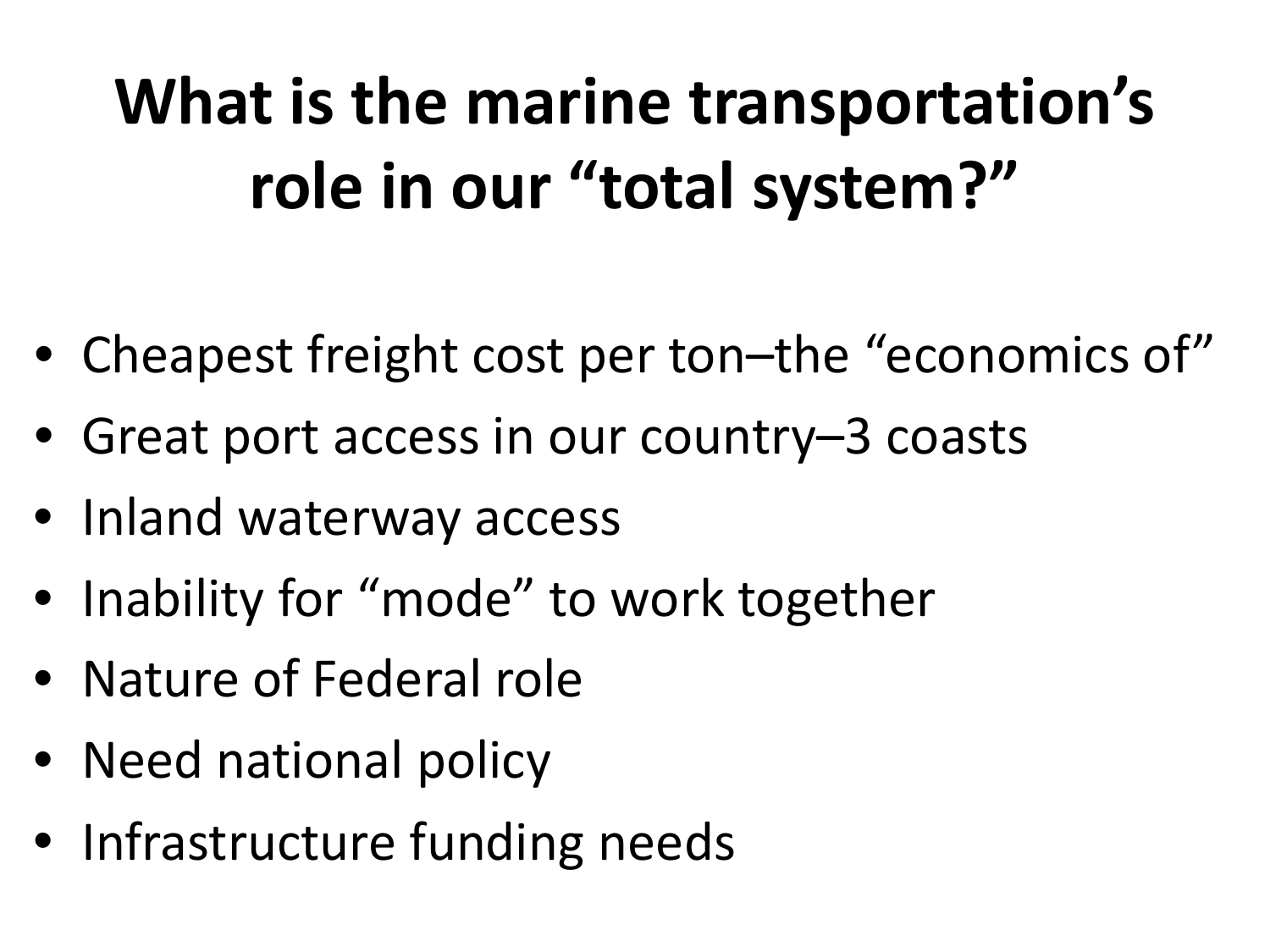#### **Ocean Transportation Issues**

- Coastal shipping difficult to profit
- Longshoreman labor costs (need coastal rates)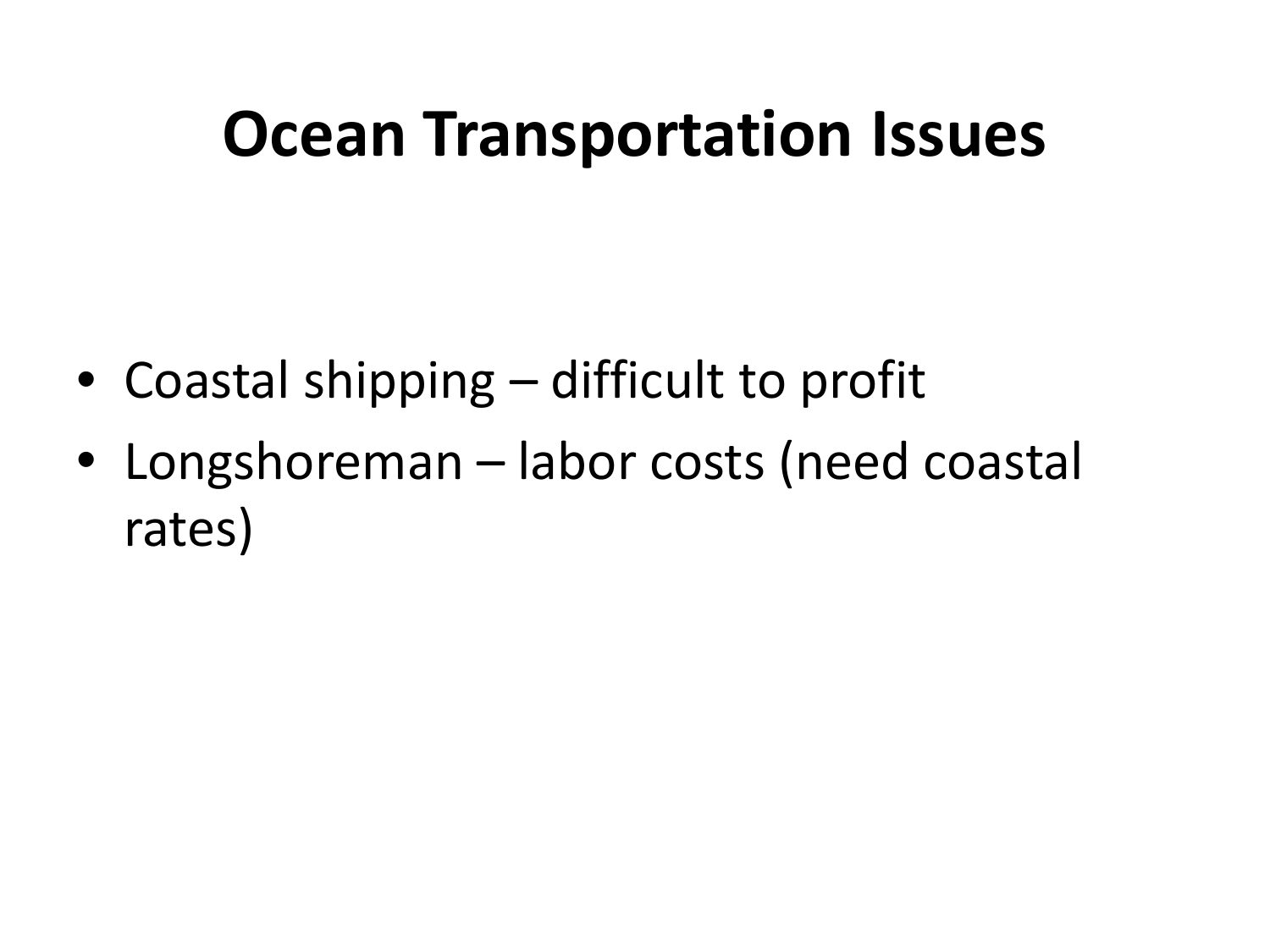#### **Brownwater**

- Bulk Cargo
	- 60%/70% grain
	- 20% petrol
	- 20% coal
- Top 6 companies caries most of the freight
- Infrastructure renewal
- State incentives jeopardize an "interstate" (water) system – too much "local" jurisdictions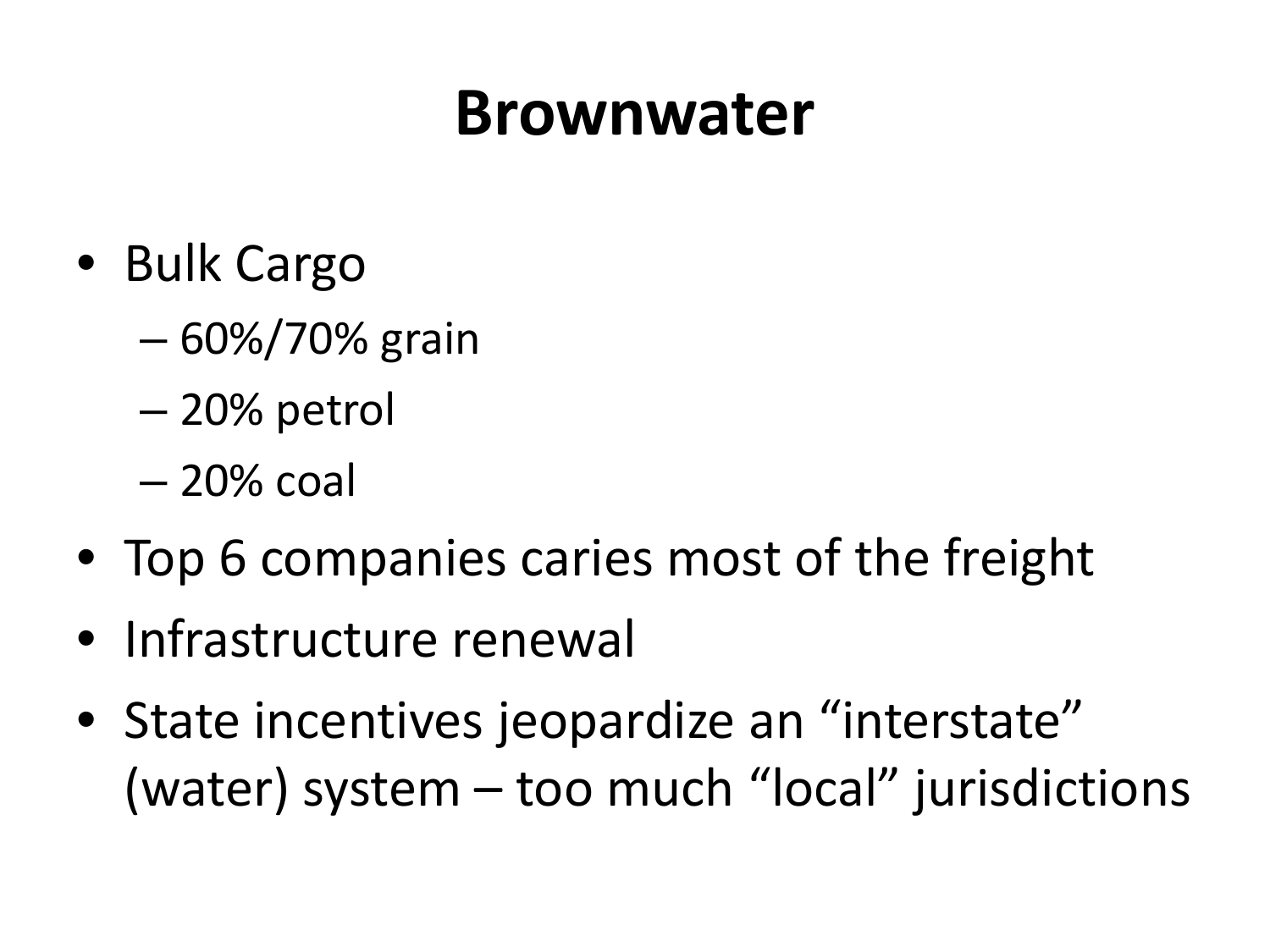## Brownwater (Cont.)

- Opportunities
	- Funding Favor diesel tax over lockage
	- Congress hopes to freight trust fund
	- Corps issues
	- Need a direct incentive for shippers Jones Act
	- States are impeding "interstate" movement with local taxes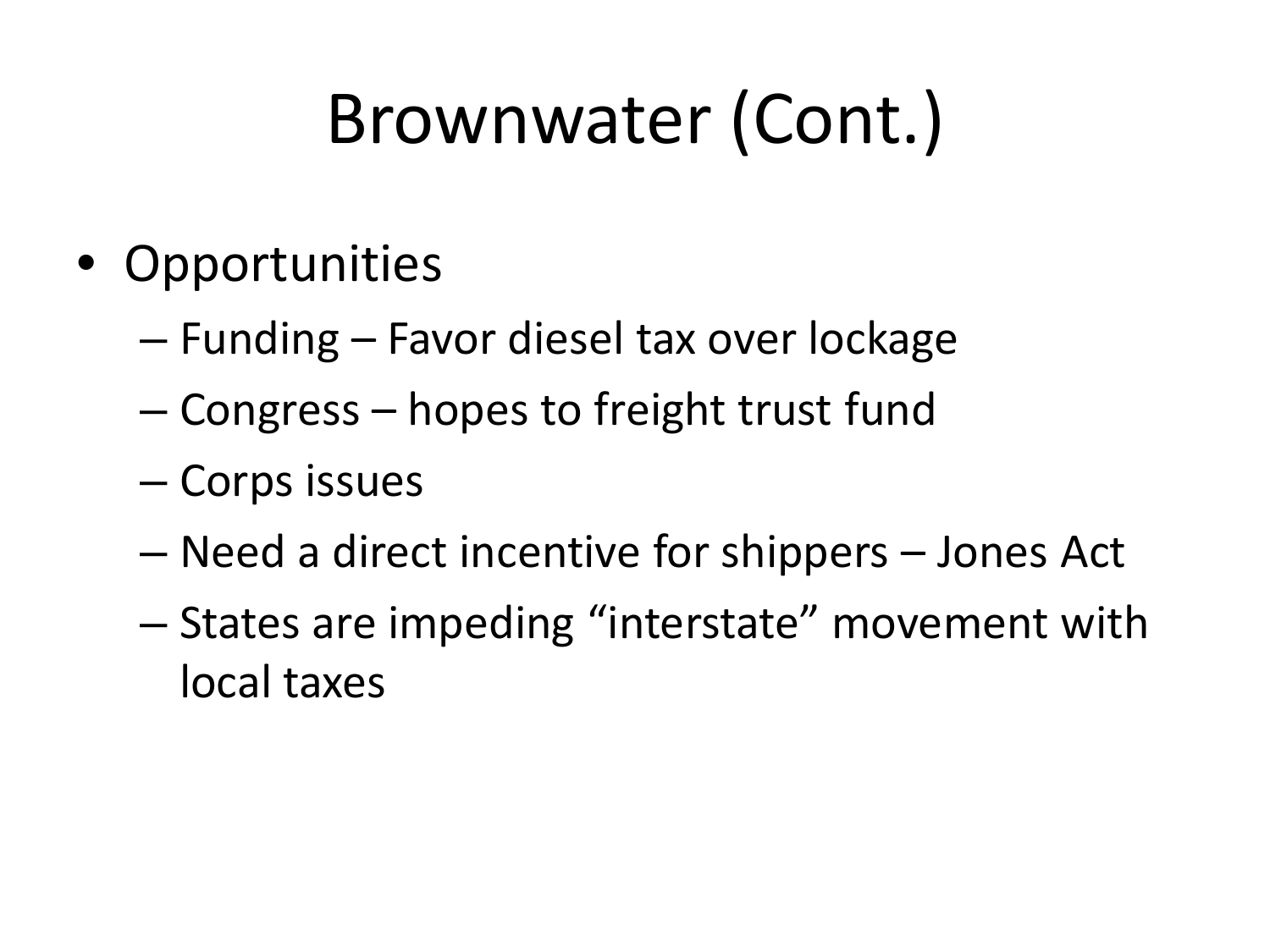#### **Corps of Engineers**

- 1,100 harbors maintained by corps 30 harbors handle 90% of the cargo
- 1 generation behind channel design (12,000 miles waterway – 198 locks open)
- 70% on operations and maintenance only 1% for "Investigations"
- Lock replacement held up do to limited funding
- Need "system" funding NOT individual funding
- Put funds towards most critical projects and evaluate them annually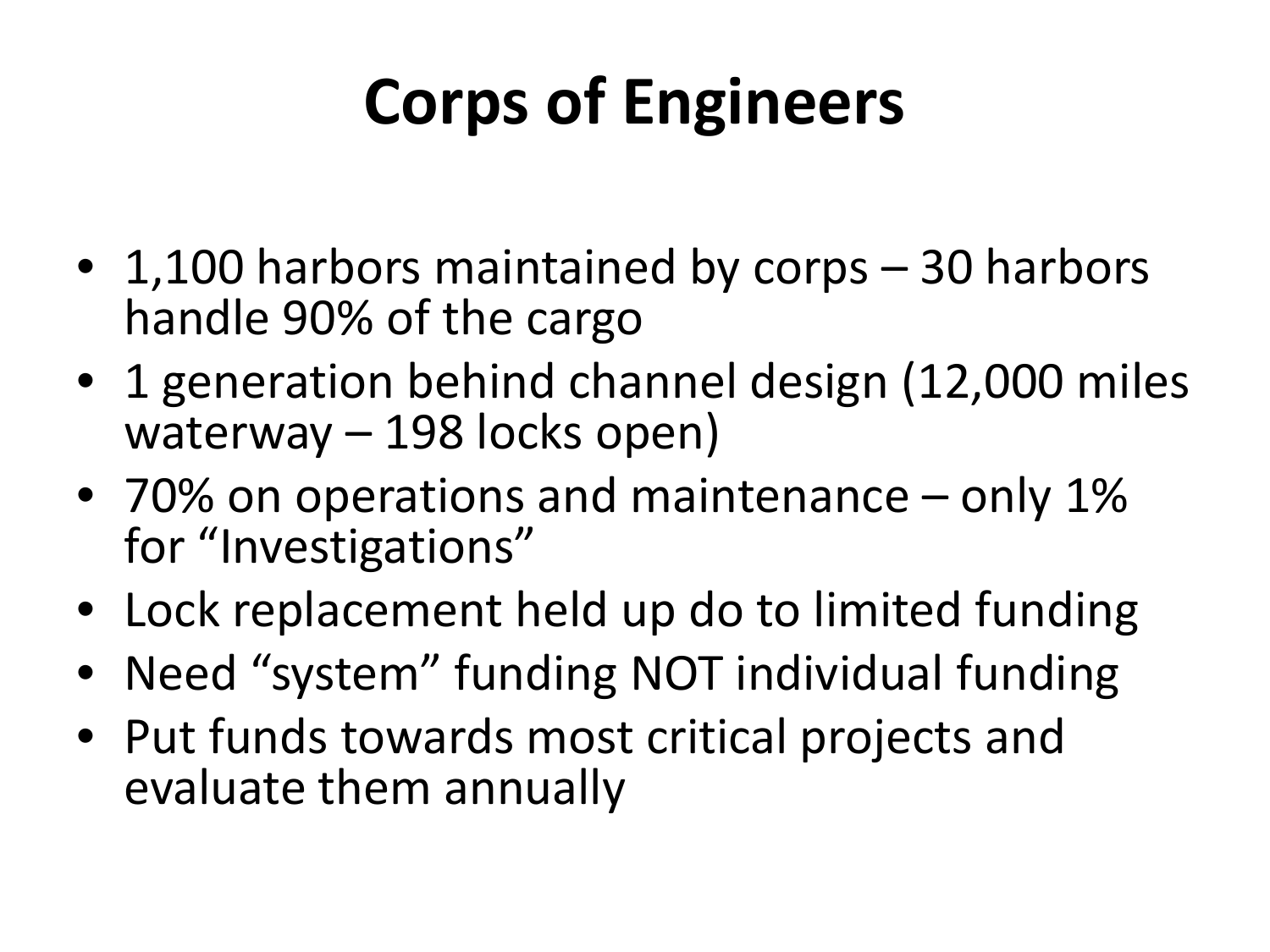#### **Coast Guard**

- U.S. is the largest marine system in the world
- Creates 13 million jobs trillion dollar revenue
- U.S. water transportation not a "freight system" is not targeted as a "National problem" – "issue"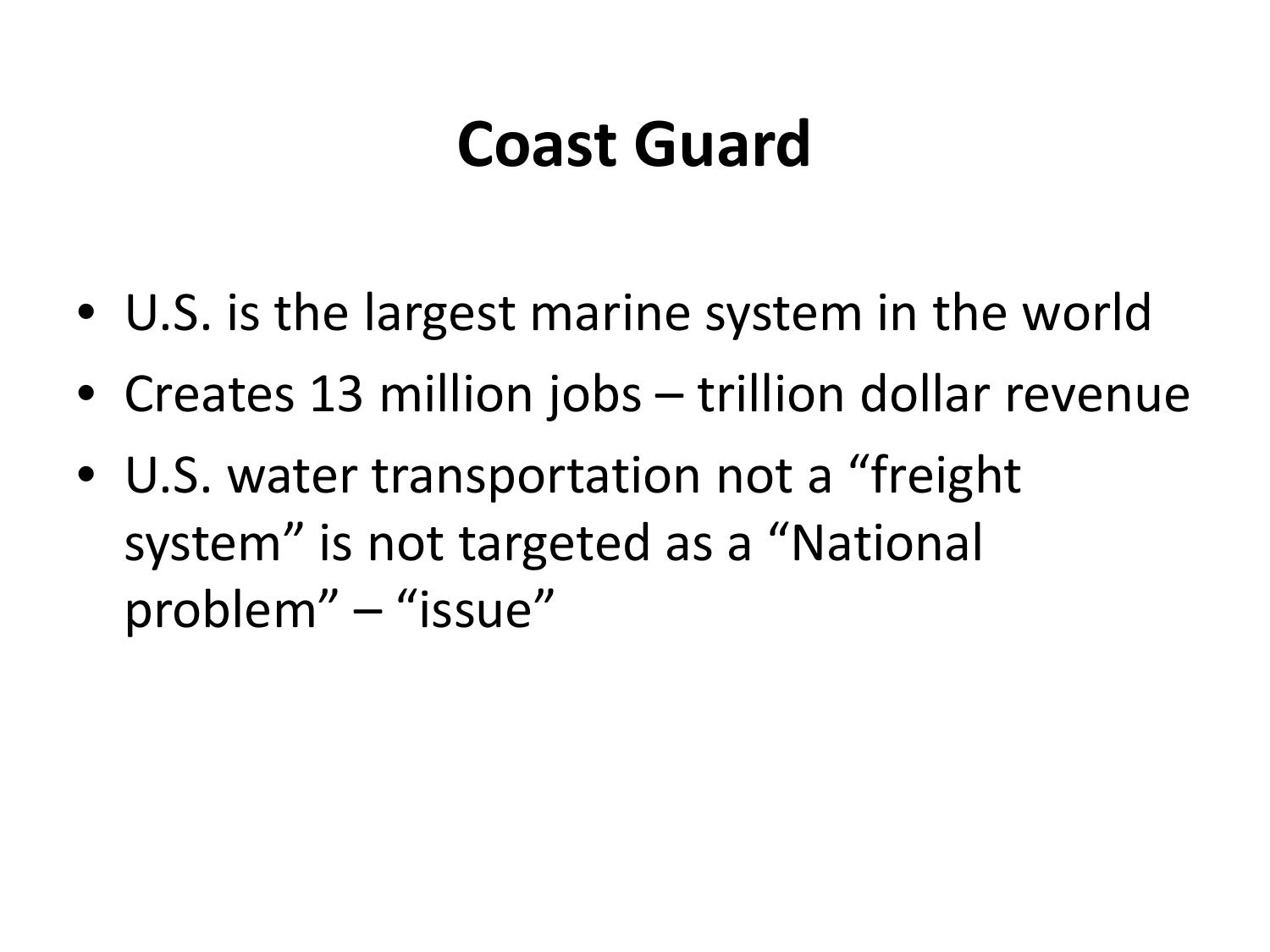## **Discussion**

- Review the network as a whole optimization
- Skinner how do you break out the part from the system and deal with the parts that are working? What happened to the system approach?
- Horsley where do you find the institutional leadership to "staff" a freight policy?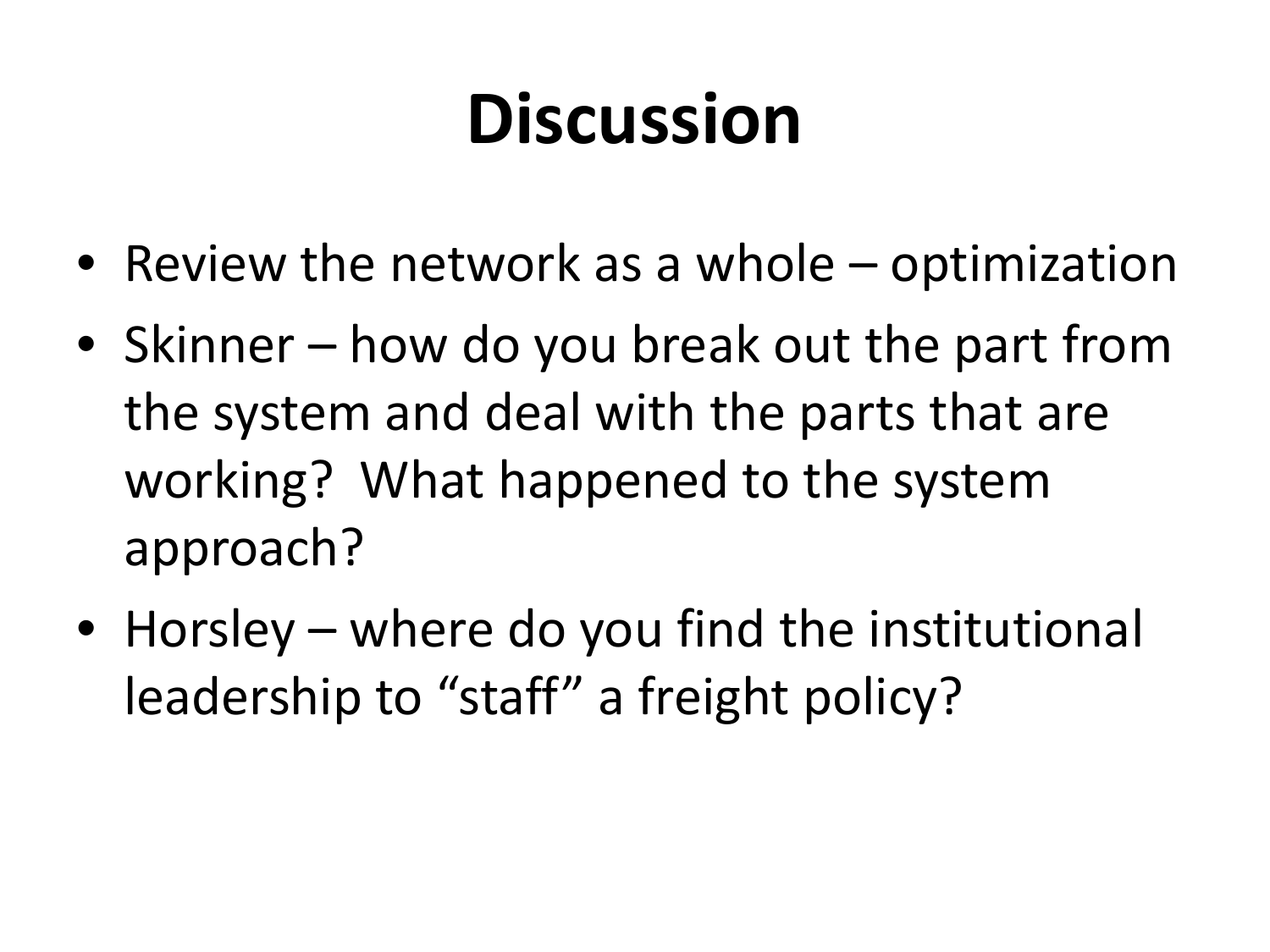**The Marine Transportation System and the Federal Role: Measuring Performance, Targeting Improvement - 2004**



• Calls upon the U.S. Department of Transportation (DOT) to take the lead in assessing the performance of and improving the nation's entire marine transportation system.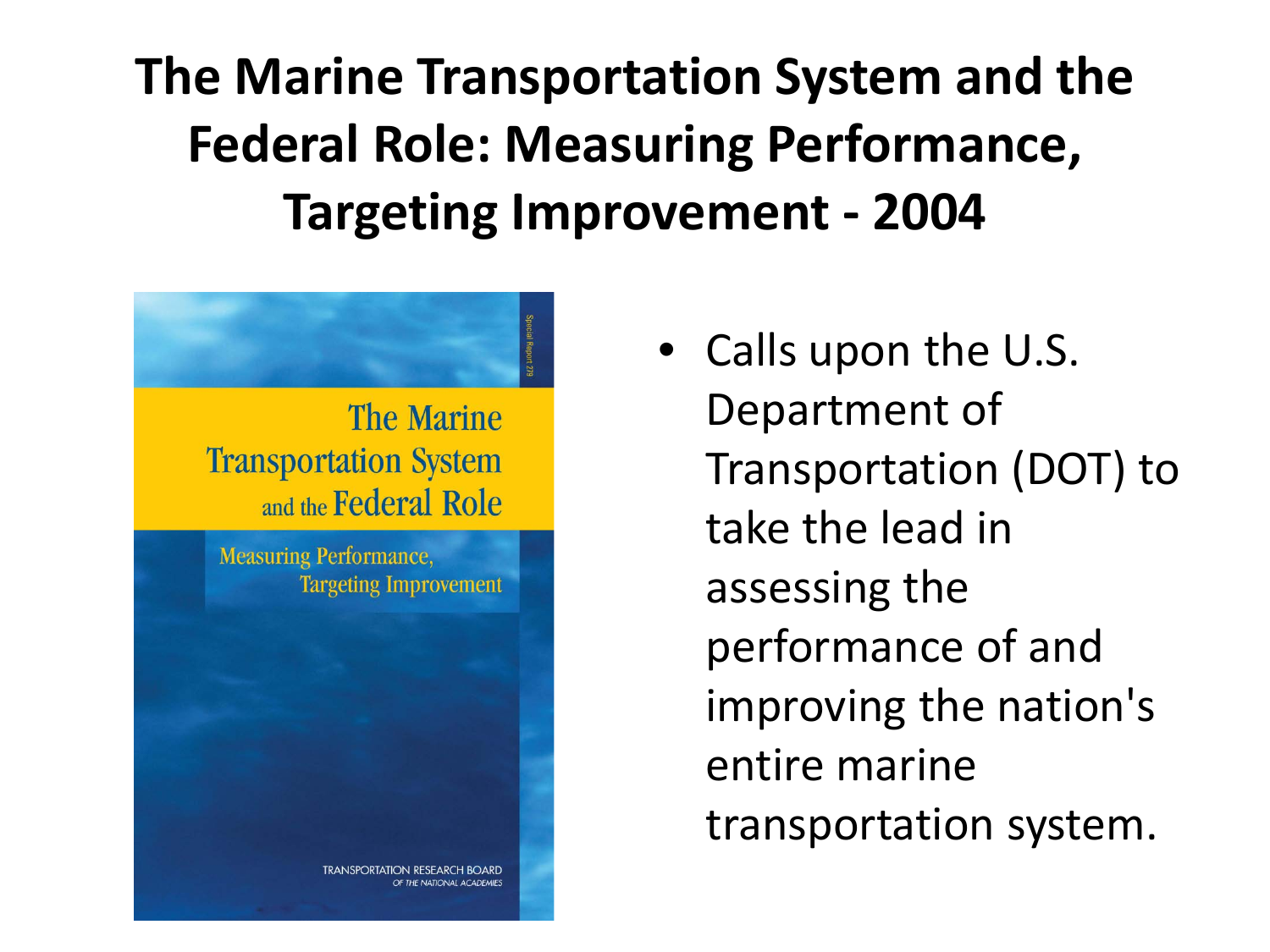# **The federal government's roles in the marine transportation system include:**

- Constructing, operating, and maintaining the navigable channels;
- Managing the traffic on the waterways;
- Providing mariners with aids to navigation, charts, and information on water and weather conditions;
- Regulating the safety and environmental compatibility of vessels;
- Responding to marine accidents that threaten public safety and the environment;
- Helping to finance the highways that connect marine ports and terminals to the larger transportation system; and
- Ensuring the security of the MTS and its many components.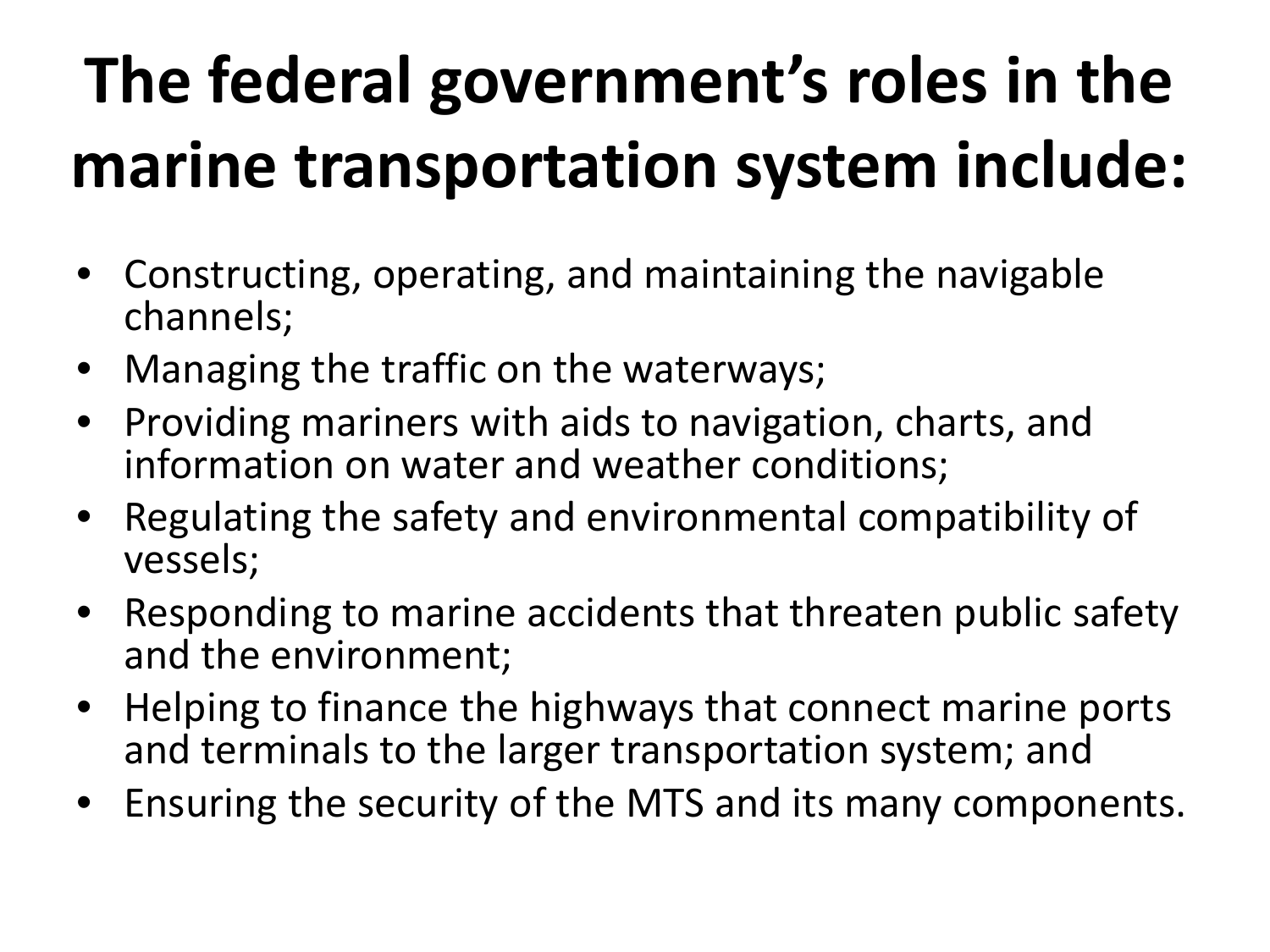|  |  | Table 5-2 MTS National Infrastructure Needs Identified by MARAD (2003) |  |  |  |
|--|--|------------------------------------------------------------------------|--|--|--|
|--|--|------------------------------------------------------------------------|--|--|--|

| Region               | Waterside                                                                                         | <b>Port Interface</b>                                                                                         | Intermodal                                                                                            | <b>Support Areas</b>                                                                                                                                                 |
|----------------------|---------------------------------------------------------------------------------------------------|---------------------------------------------------------------------------------------------------------------|-------------------------------------------------------------------------------------------------------|----------------------------------------------------------------------------------------------------------------------------------------------------------------------|
| Northeast            | Increased water depth at major<br>ports to handle fully loaded, large-<br>capacity containerships | More terminal capacity and<br>efficiency                                                                      | More rail access points between marine<br>terminals and railroad mainlines                            | Security, especially in Port of New<br>York/New Jersey                                                                                                               |
|                      | Availability of U.S.-made vessels for<br>short-sea/barge transshipment for<br>short-sea activity  | More on-dock rail infrastruc-<br>ture for container operations                                                | Less congested roadways in terminal<br>areas and increased access to Interstate<br>highways           | Greater availability of real-time<br>information on weather and sea<br>conditions to improve the effi-<br>ciency and safety of vessel move-<br>ments in busy harbors |
| Southeast            | Increased water depth at major<br>ports to accommodate larger cargo<br>ships and containerships   | Greater terminal capacity to<br>meet future growth in cargo<br>and provide alternative to<br>West Coast ports | More rail linkages to marine terminals<br>Improved road access to ports                               | None identified                                                                                                                                                      |
| Great Lakes          | Continued active maintenance<br>dredging to maintain safe channel<br>depths                       | None identified                                                                                               | None identified                                                                                       | None identified                                                                                                                                                      |
|                      | Year-round access or lengthening of<br>season                                                     |                                                                                                               |                                                                                                       |                                                                                                                                                                      |
| Pacific<br>Northwest | Continued active maintenance<br>dredging and lock development to<br>maintain safe channel depths  | Potential need for increased<br>terminal capacity if demand<br>grows significantly                            | Potential need for increased mainline<br>feeder capacity to support future growth<br>in cargo volumes | None identified                                                                                                                                                      |
|                      |                                                                                                   |                                                                                                               | Improved linkages between on-dock inter-                                                              |                                                                                                                                                                      |

modal terminals and railroad mainlines